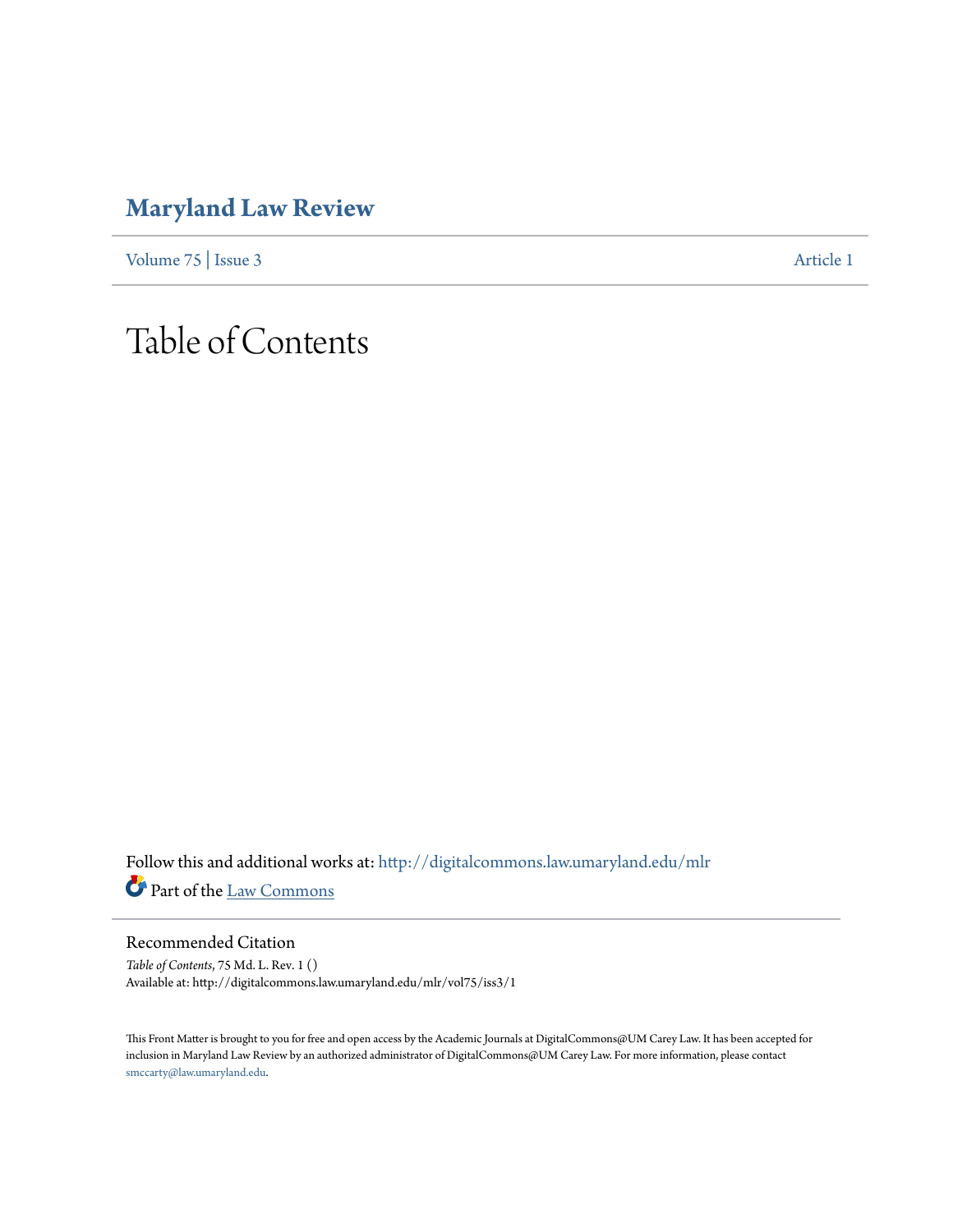# **MARYLAND LAW REVIEW**

VOLUME 75 2016 2016

*SEVENTY-FIFTH ANNIVERSARY EDITION*

## **TABLE OF CONTENTS**

## **SYMPOSIUM:**

#### **Essays from the 18th Annual Conference on Litigating Takings Challenges to Land Use and Environmental Regulations**

| 787<br>815 |
|------------|
|            |
|            |
|            |
| 758        |
|            |
| 743        |
| 722        |
|            |
| 698        |
|            |
| 657        |
|            |
|            |

*Horne v. Department of Agriculture*: Just Compensation Left to Wither on the Vine

*Michael P. Collins, Jr.* 838